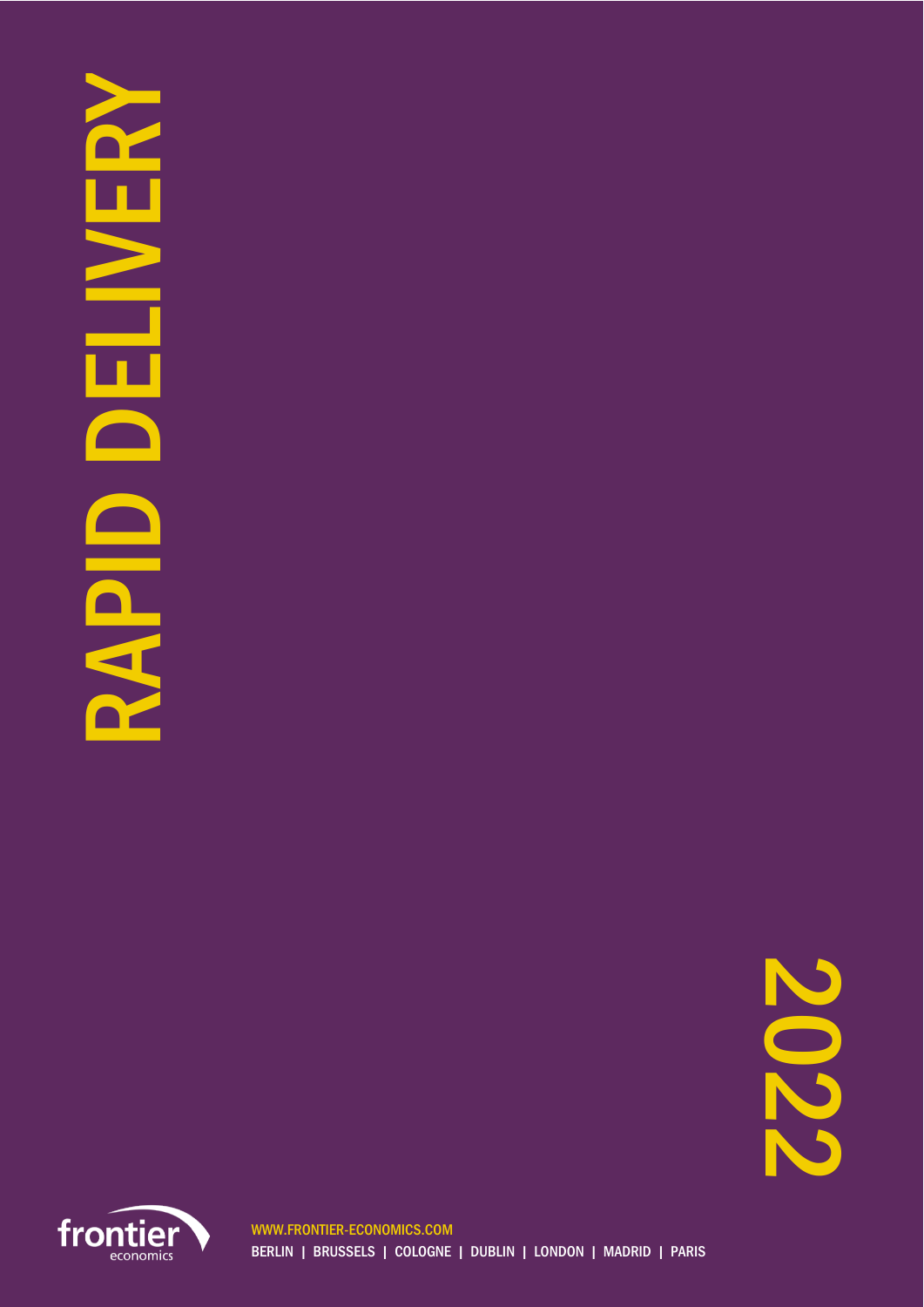

All those scooter drivers whizzing round towns in a variety of colourful jackets to bring food and shopping to your door strike many people as something new. In fact, rapid delivery from established grocers has been with us for a while in the UK in a limited form. Sainsbury's Chop Chop, Waitrose Rapid, Ocado Zoom and Tesco Now all launched between 2016-19. But delivery economics meant they were geographically circumscribed, typically operating only in London, and hard to scale as standalone propositions – indeed Tesco Now closed in 2019.

However, the last 18 months has seen a big expansion in the sector, driven by two different models. First, supermarkets have partnered with the platforms Deliveroo and Uber Eats to provide last-mile delivery with much greater coverage than their own operations. Second, a set of new on-demand grocery delivery specialists have launched, backed by billions in VC funding.

In a survey conducted by YouGov in October 2021, we found that 8% of GB adults had used a rapid grocery delivery provider in the last four weeks, with adoption slightly higher in London (14%) where there are more options available. Overall, compared to customers who don't use rapid grocery deliveries, customers who do are more likely to shop online for groceries, to be a member of Amazon Prime, to have a food box delivery subscription of some form, to order takeaway regularly, to be younger, and to have children in their household.

Judging by the shift in customer preferences revealed by the survey, there is a lot of scope for rapid delivery to grow. Two in five adults had shopped for groceries online in the last four weeks (either entirely online or a mix of online and in-store), half had eaten takeaway in the last four weeks, while almost six in ten now have an Amazon Prime account. Many people have clearly adopted online options for their shopping and ordering.

Deliveroo and Uber Eats were early entrants in the market. Leveraging their existing platforms built on hot food delivery, they are now the choice of 40% and 49% of rapid grocery delivery customers respectively. That puts the pair well ahead of their ondemand grocery rivals, in part due to a much wider geographic reach, plus their partnerships with established grocers such as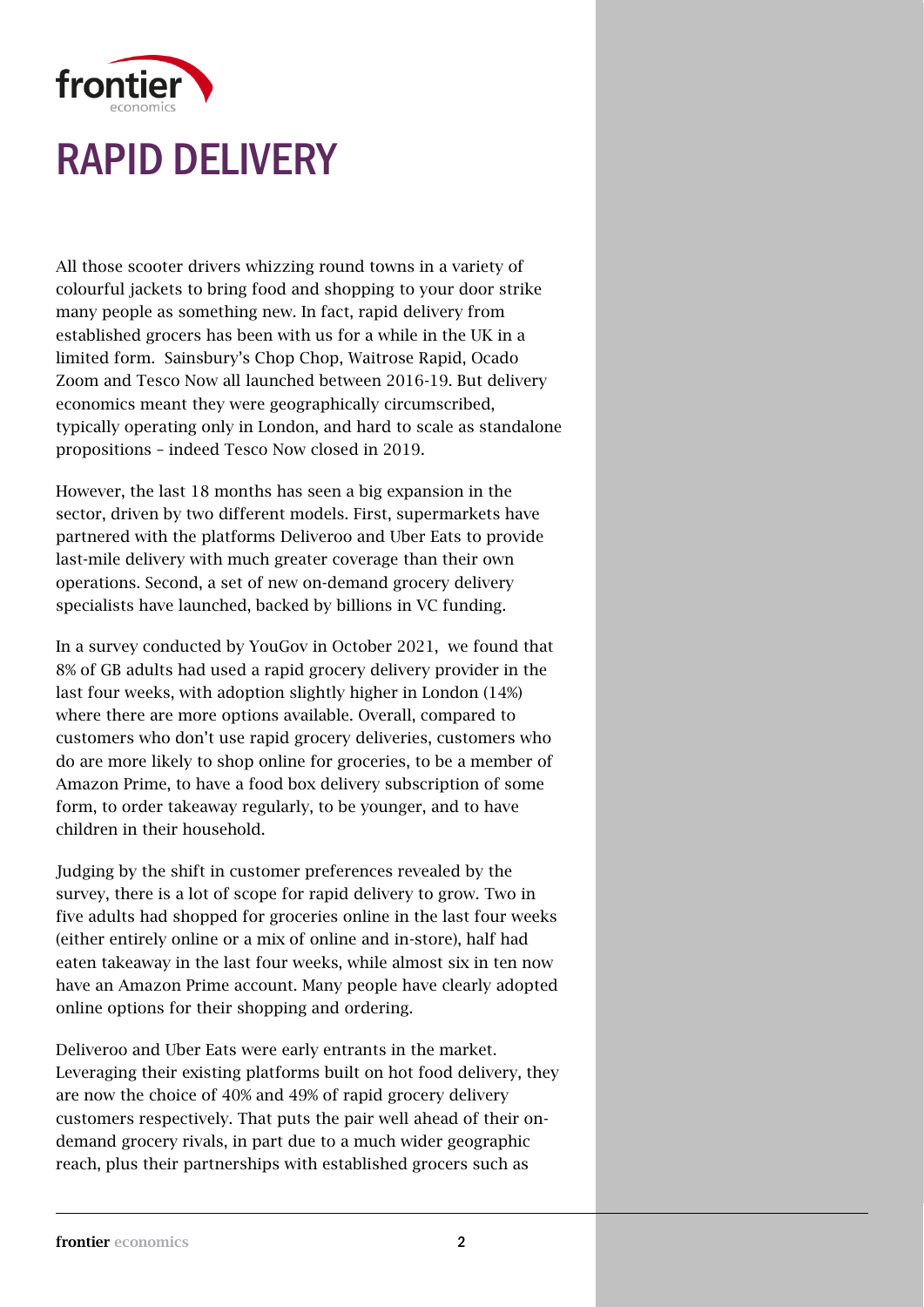

Sainsburys, Morrisons, Asda, Aldi and Co-op. New entrants are also starting to partner with grocers. For example, in a tie-up that has the potential to scale, Gorillas and Tesco offer a joint service that combines the Tesco grocery range and store estate with Gorillas' rapid delivery expertise.

Not all customers are loyal to a single platform – some customers commonly order from more than one, a practice known as "multi-homing". For rapid grocery, 35% of the customers who used rapid grocery at least once in the 4 weeks covered by our survey bought from more than one provider during that time. By comparison, the equivalent figure for multi-homing across the more mature hot food delivery platforms was lower at 20%.

In nascent markets such as this, the structure of competition is likely to change quickly, characterised by entry, exit, partnerships and consolidation. Indeed, all these have already been observed. Which competitors stay the course will be determined by which can develop a sustainable economic model before the VC funding tap switches off – based on which customers they are able to win and retain through consistent innovation and brand building, which geographic markets they can make work and which they can't, and how costs will ultimately be shared between customer, investor and retailer. As with other retail sectors that have migrated online, the on-demand grocery delivery market has lots of room to grow. The trick is to come up with the right proposition.

A successful business model will balance what customers are willing to pay against the role the service is seeking to fill. Are customers looking for an emergency meal for tonight, where the alternative could be more expensive delivered hot food? Or do they need last-minute ingredients, where the alternative is a dash to the local store (or better planning in the weekly shop)? How much are customers prepared to pay for speed and range? How do they respond to delivery charges? Pricing along this demand curve is reflected in the bundling of products, geographic differences and the ways in which platforms are working to engender loyalty, notably via subscription services like Deliveroo Plus (now bundled with Amazon Prime) and the potential expansion of Uber Pass to the UK.

In addition to commercial uncertainties, providers will also need to face up to the numerous policy challenges that have threatened both platform businesses and grocery delivery. In the case of Deliveroo and Uber the biggest headache is clearly the employment status of their delivery riders and the associated costs. But firms also need to grapple with matters of tax treatment, their carbon footprint, health regulations and supply chain issues. How platforms navigate the policy landscape and work out the models best suited to customer trends will in tandem determine how the market shakes out.

What then is in store in 2022? Expect more innovation, more investment, more expansion, and more consolidation. Providers will broaden their range and move into more towns and cities. Rapid delivery is here to stay in some form. The main issues now are how fast and how far the market can grow overall; how the competitor shakeout will take place through consolidation and exit; and who will be left at the end. The question of which models will prevail, or how the main policy challenges facing the sector will resolve, is unlikely to be settled any time soon. Everything is very much still to play for.